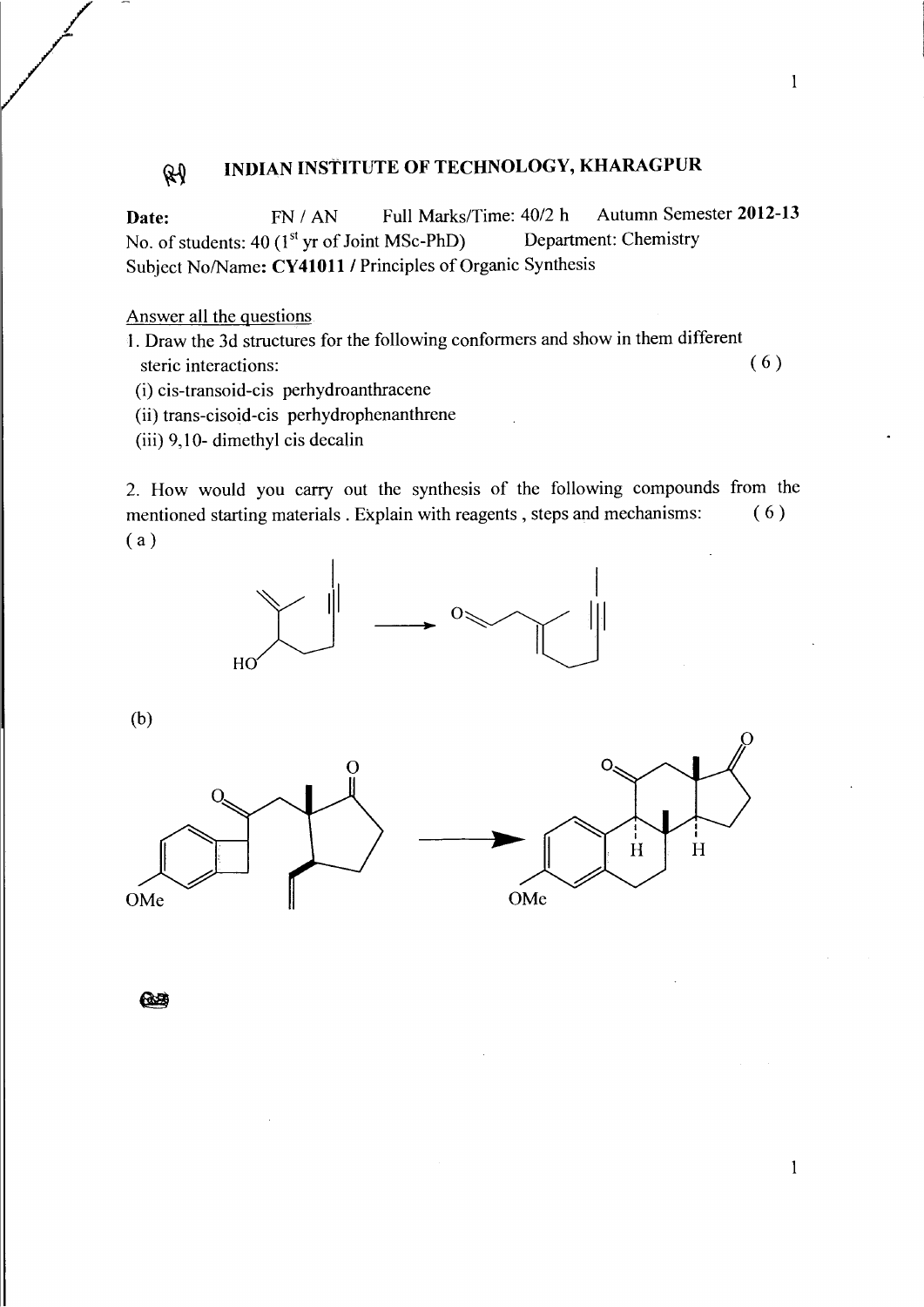

-.3. Give the products of the following reactions. Where more than one product is likely to be formed in significant yield, indicate which will be the major product and also predict  $(8)$ . the mechanism of the reaction involved.



 $(b)$ .











 $\mathbf{H}$ 

Ĥ



 $\frac{1}{2\lambda}$  ,  $\frac{\lambda^2}{2}$ 

 $\overline{2}$ 

ř,

 $\overline{2}$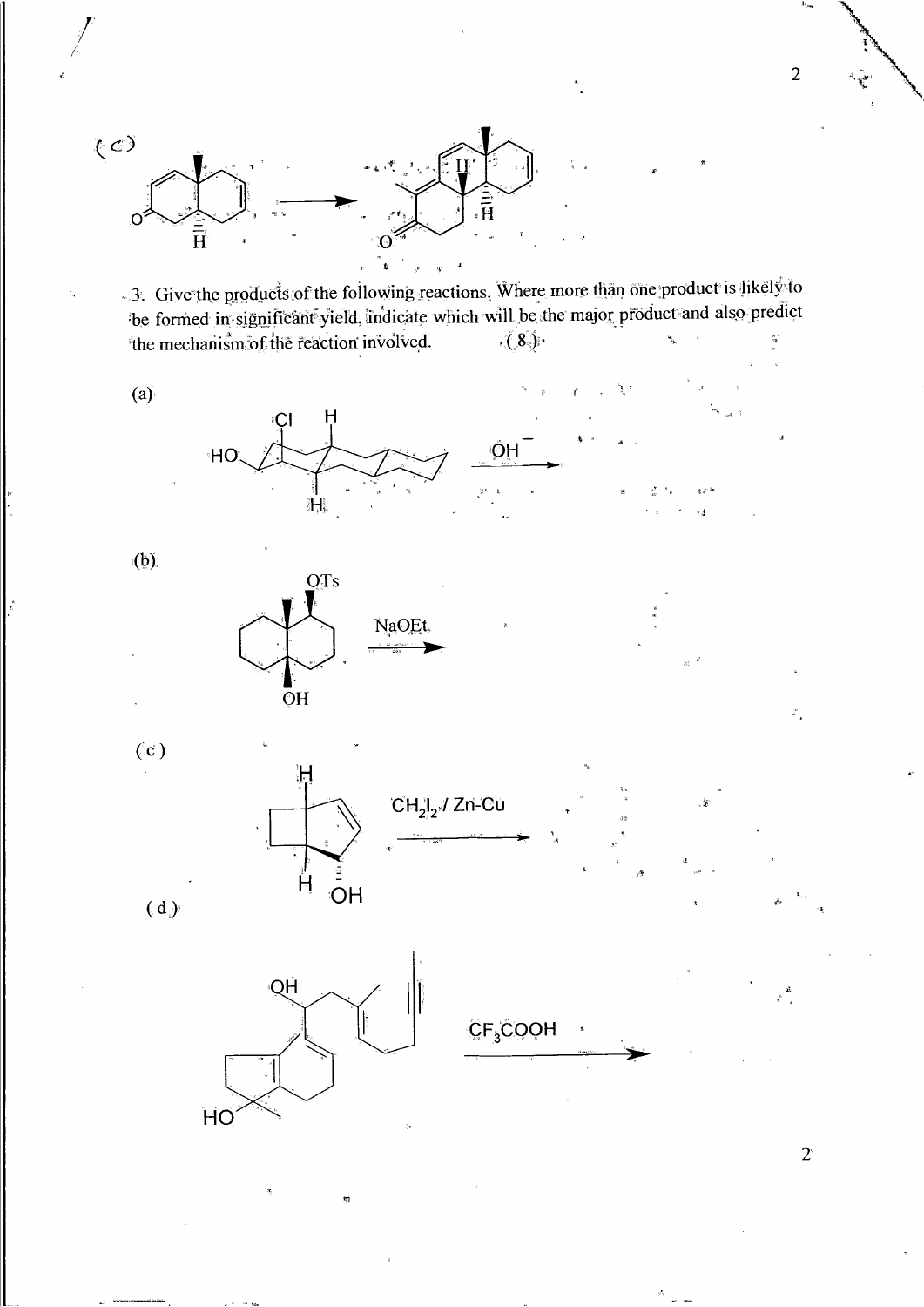4. Propose an electron-arrow mechanism for the transformations given below.

$$
[3 + 2 + 3 = 8]
$$



5. Suggest the structures of the missing products/reagents for each of the following transformations. Justify the answers. Specify the stereochemistry wherever applicable.

 $[2 + 4 + 4 + 2 = 12]$ 



3